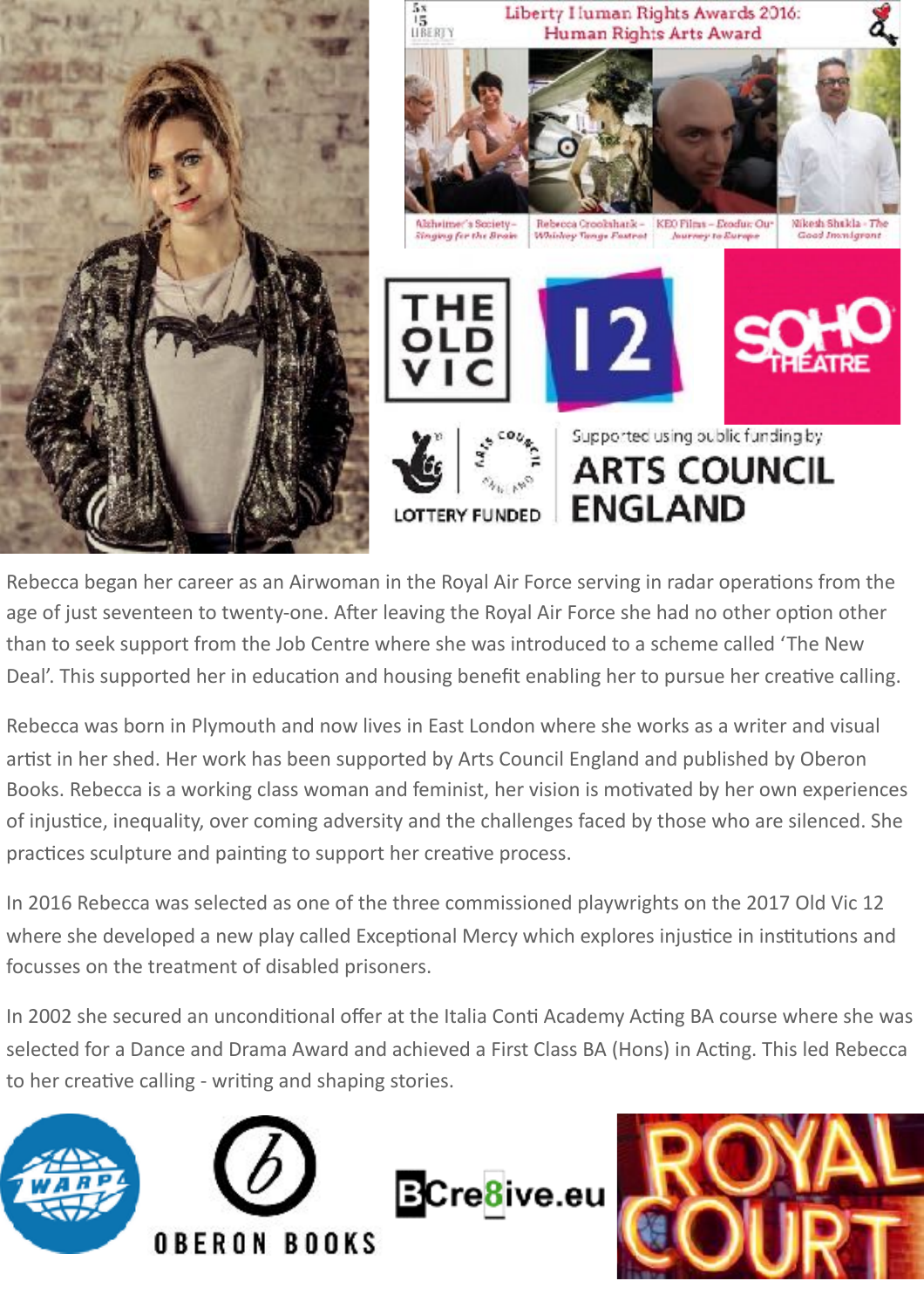# **Rebecca Crookshank**

## Writer Visual Artist.

**Whiskey Tango Foxtrot** marked her debut play as a solo writer/performer. She was supported by Arts Council England to develop the play which is now published by Oberon Books. Her autobiographical play explores sexual harassment, inequality and injustice in military institutions. Rebecca recently won 'Performer of the Year' at the Devon Performance Awards for *Whiskey* **Tango Foxtrot** and the show was shortlisted for a *Liberty Human Rights Arts Award 2016.* The show premiered on 42nd Street at the New York United Solo Festival in November 2016.

*Whiskey Tango Foxtrot was nominated for Best New Play, Best New Production, Best Director* **and Best Actress** in the 2015 **Broadway World Awards** and shortlisted for the **Brighton Fringe Audience Choice Award.** Her first short play *Clipping My Wings* premiered at the 'Our Bodies Our Future' Conference in 2015 led by MP Stella Creasy.

Selected as one of the three commissioned playwrights on the 2016/17 Old Vic 12 she developed a new play *Exceptional Mercy* commissioned by the Old Vic which explores injustice in institutions and focusses on the treatment of disabled prisoners.

Rebecca has developed a treatment for **Detached** with WARP films, based on her one woman show Whiskey Tango Foxtrot. **Detached** explores her own story of being sent to a remote radar site in the Falkland Islands, the only woman amongst a unit of 28 servicemen and is pitched as a three part series for TV Drama.

Rebecca is currently developing an adaptation of the crime novel **Post Mortem** for TV with Slyfox productions and in development with SKY for **Morag**. She is focussed on fusing her visual work and screenwriting as a filmmaker and is developing a new screenplay working with the British Council in Vietnam and BFI Vision Award Producer Jude Goldrei at Lunar Lander Films called **Kin and Bone**. Rebecca is currently on the Soho Writers Lab developing a new play based inside an east London nail bar called **Secretions of Lac Beetle**. The play explores cross cultural female friendship, Vietnamese women, human trafficking, market trading, farming and physical work undertaken by women.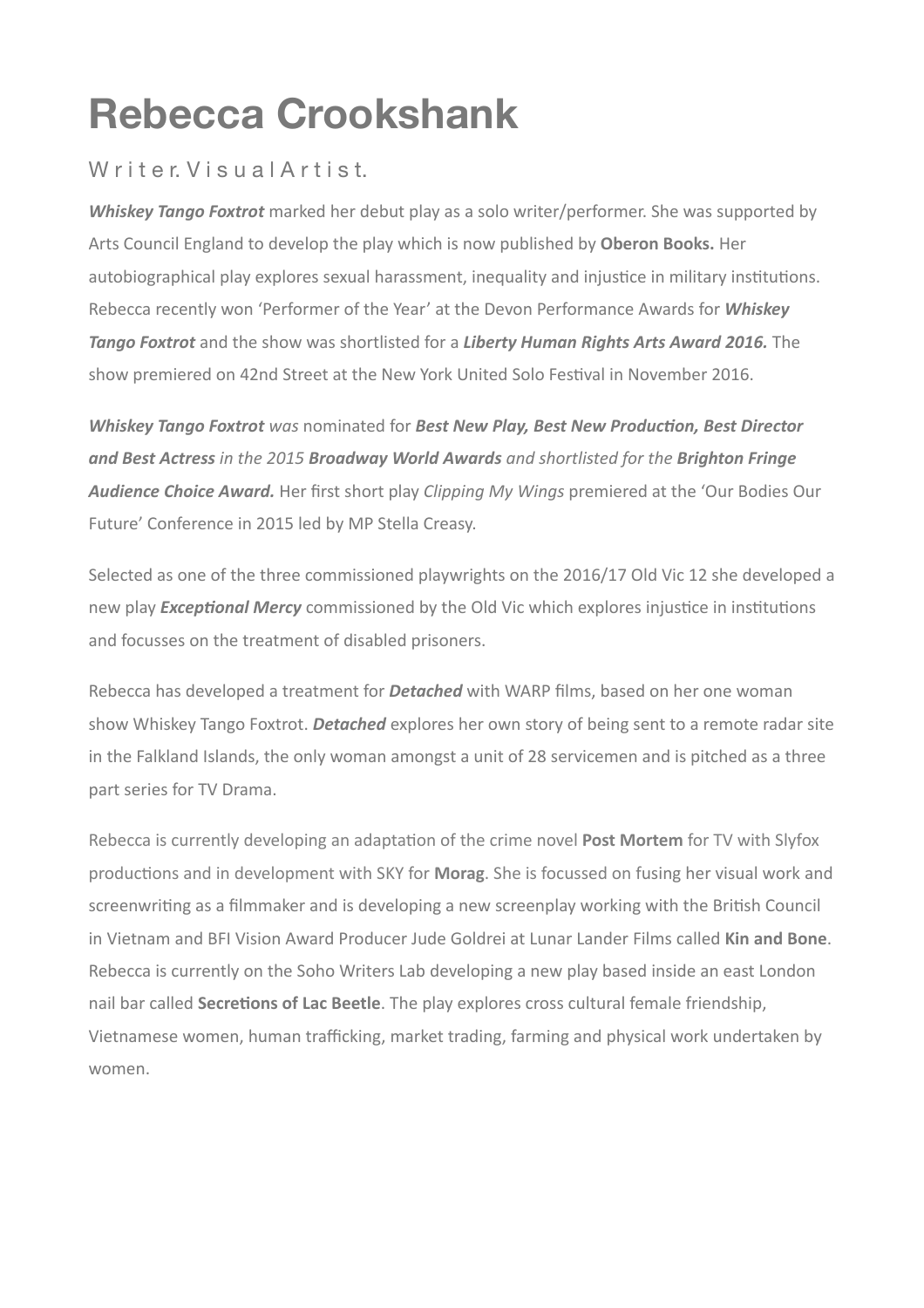*Writing* 

 Adaptation of the novel **Post Mortem** in development at Sly Fox Productions *In development at SKY TV - Morag* 2018 SOHO Theatre Writers LAB developing - Secretions of the Lac Beetle New play read through **EGGSHELL 2017 British Council Vietnam** Artist Residency in Hanoi Screenplay development BFI Vision Award Producer Jude Godrei. **2017 NEMESIS** a spoken word monologue for the Unseen Hour Podcast *Royal Court Writers Group Crookshank and Finlay comedy radio pilot* Commissioned playwright at the Old Vic 12 Detached development with WARP films and Bcr8tive *Whiskey Tango Foxtrot UK and New York Tour 2016 Published by OBERON BOOKS* Whiskey Tango Foxtrot World Premiere at Edinburgh Festival August Whiskey Tango Foxtrot in development Arts Council England *Clipping My Wings writer and artist in residence at Frederic Bremer E17 Alice a New Musical co-writer St James Theatre March 2015* Winging It co-writer with Nigel Douglas. TV Pilot

**2007-2015** Company director of The SHAC /SHACADEMY Ltd. An education workshop company in Devon. Director of devised work and after school workshops encouraging new writing and creative consultancy with schools. Clients include The Royal Ballet, LAMDA and the International School of Harrow Beijing. 

#### *Interviews*

*2016 Whiskey Tango Foxtrot Channel 4 News* 

#### *[h\[ps://www.facebook.com/Channel4News/videos/10153454527426939/](https://www.facebook.com/Channel4News/videos/10153454527426939/)*

**2017 Victoria Derbyshire Show** Sexual Harassment in the work place

*[h\[p://www.bbc.co.uk/news/uk-41830244](http://www.bbc.co.uk/news/uk-41830244)*

*Full programme here [h\[p://www.bbc.co.uk/news/uk-41830244](http://www.bbc.co.uk/news/uk-41830244)*

*ArFcles*

#### **The Guardian**

https://www.theguardian.com/world/2017/nov/08/women-complain-sexual-harassment-branded*[a-troublemaker](https://www.theguardian.com/world/2017/nov/08/women-complain-sexual-harassment-branded-a-troublemaker)*

#### **The Telearaph**

http://www.telegraph.co.uk/women/womens-life/11751718/Sexual-harassment-in-the-UK-Armed-*[Forces-The-dark-truth.html](http://www.telegraph.co.uk/women/womens-life/11751718/Sexual-harassment-in-the-UK-Armed-Forces-The-dark-truth.html)*